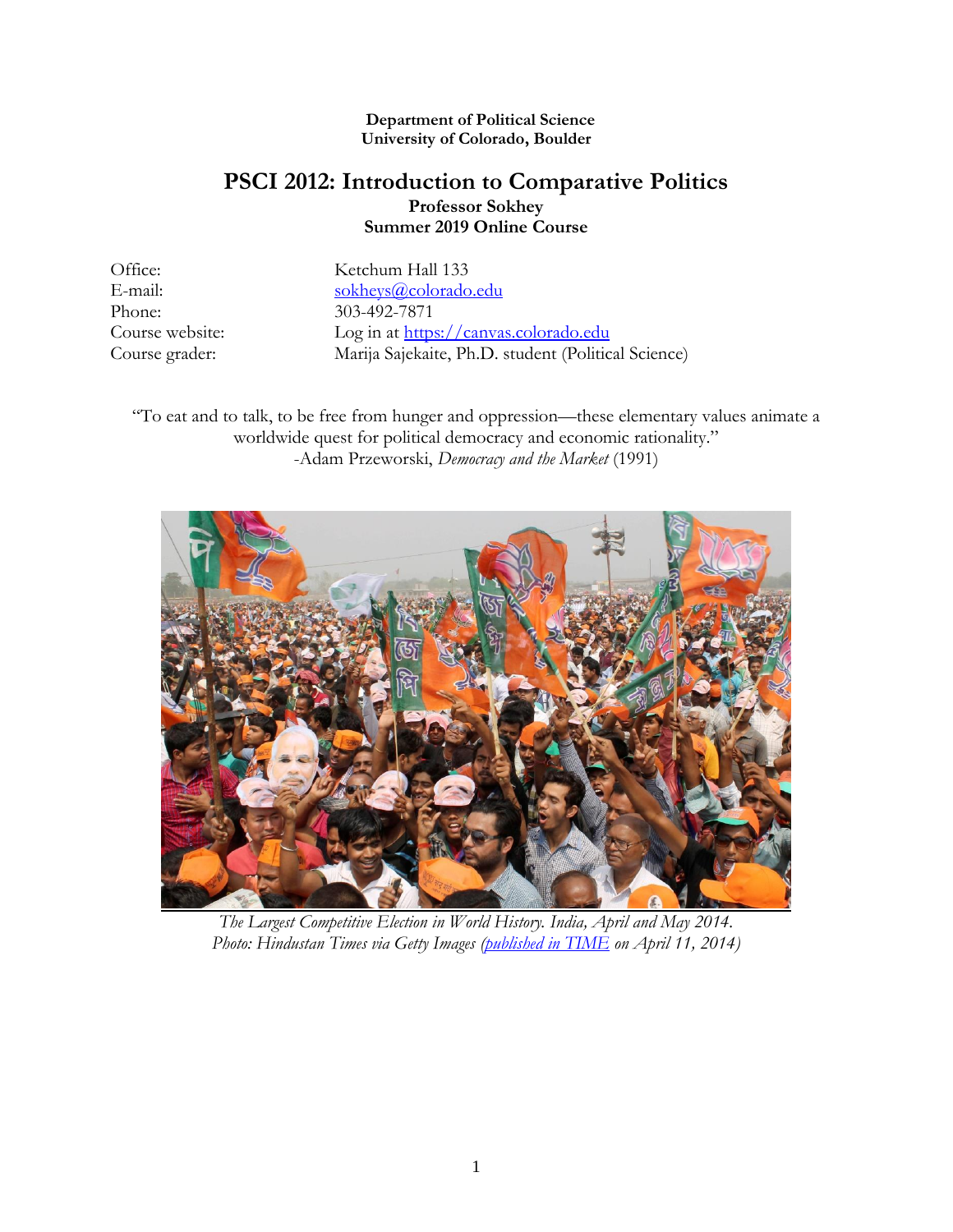# **About the Course: Description & Objectives**

This is an introductory Political Science course with no required prerequisites. This course is required for Political Science majors. We cover many big concepts and ideas relevant for understanding politics in countries around the world. Our course is organized around a study of democracy. The course readings are primarily from two books—*Foundations of Comparative Politics* (Clark, Golder, and Golder, 3rd edition) and *Elections in Hard Times* (Flores and Nooruddin 2016). Students are asked to write regular country reports applying the concepts covered in class to a particular country.

# **Professor Bio**

I am an Assistant Professor in the Department of Political Science. I have taught at the University of Colorado since 2009 including having taught Introduction to Comparative Politics (many times!), Russian Politics, East European Politics, and Eastern Europe & the EU. I also teach Ph.D. level seminars in Comparative Political Economy and Comparative Political Institutions.

I research and write primarily about Russian and post-communist politics and especially about economic policies and economic reforms. I am very passionate about learning and teaching about politics around the world. I have been regularly traveling to Russia since 2002 (where I have lived and worked) and have also travelled to many European countries (the UK, France, Belgium, Italy, Germany, Switzerland, Finland, the Netherlands, the Czech Republic, Austria, Latvia, Estonia, Ukraine, and Romania) as well as Kazakhstan, India, Mexico, and Canada.

# **Communication Policy**

My preferred method of contact is the email system within Canvas. Please contact me first through the Canvas email system. This allows me to more easily keep track of your messages and to insure that I do not miss important messages about the course. If you have trouble contacting me through the Canvas email system, I can also be contacted by email at [sarah.sokhey@colorado.edu.](mailto:sarah.sokhey@colorado.edu)

I will always do my best to respond within 24 hours of your email, and will often respond more quickly than that. I will typically respond between 9am and 5pm from Monday through Friday. I will respond on Saturdays and Sundays, but on weekends I will respond more slowly and you will likely need to wait until the evening to receive a response.

If you do not receive a response within 24 hours, please send me a reminder in case I missed your message.

# **Course Overview**

This course follows the same content and organization of how it is taught in person, but has been adapted to fit into 5 modules which each address a different topic. The online course will include regular online discussions including small group discussions to facilitate your learning and comprehension and to encourage all students to be engaged with the material. Please see the course outline below for a detailed schedule for our class.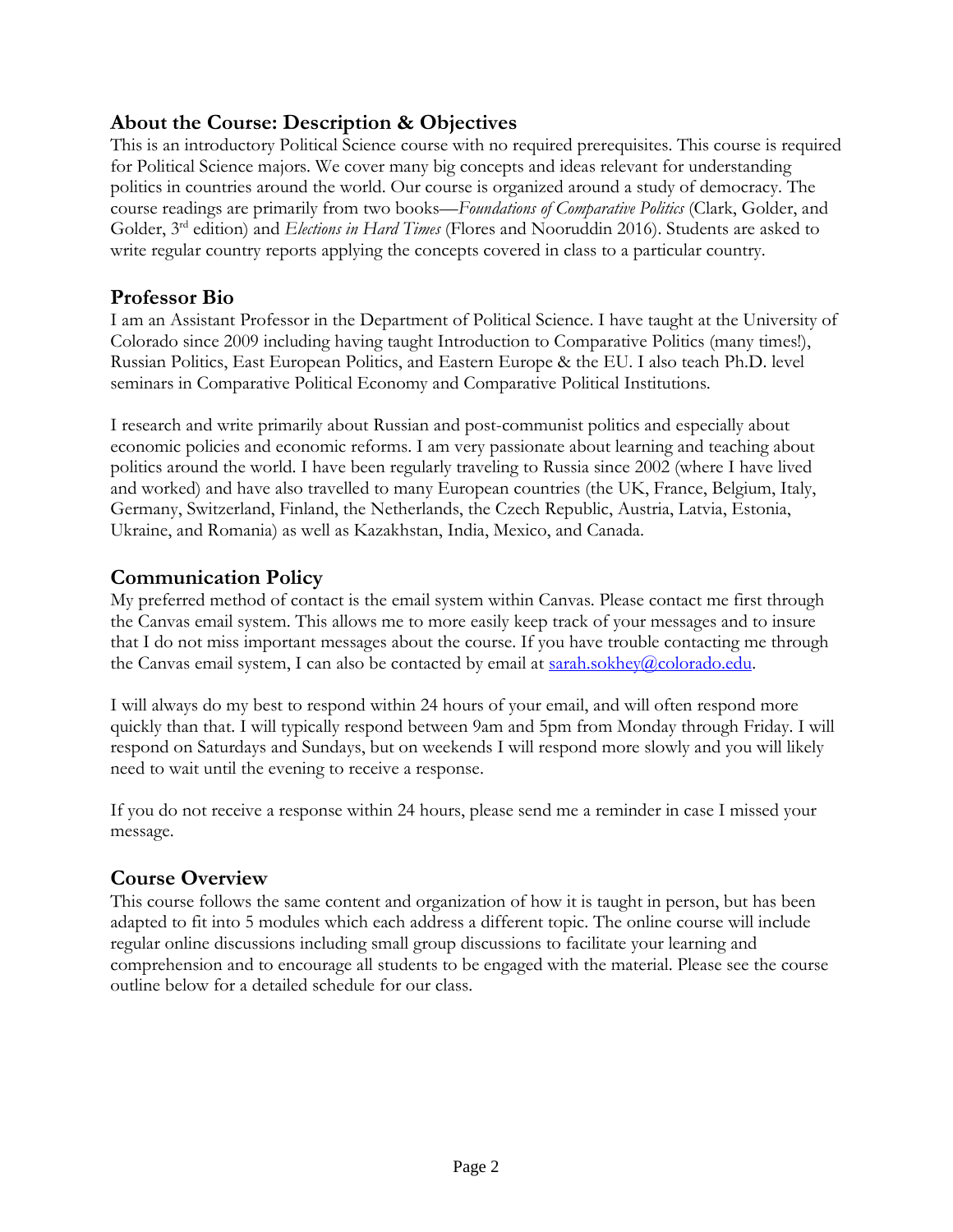### **Student Responsibilities**

It is your responsibility to regularly complete the readings, listen to the recorded lectures, and participate in online discussions. You are also required to write a 3-page country report and upload a recorded presentation which will be discussed online in small groups. **All of your online discussion comments, exams, country report and presentation should be completed by the deadlines indicated on the Canvas website.**

Your course grade will be based on the following:

| Exam $#1$<br>Exam $#2$<br>Exam $#3$ | 20%<br>20%<br>$10\%$           |
|-------------------------------------|--------------------------------|
| Country Report (3 pages)            | $15\%$                         |
| Country Presentation                | $10\%$                         |
| Country Discussion                  | $5\%$                          |
| Weekly Online Discussion (5 times)  | $10\%$ (worth $2\%$ each time) |
| Weekly Comments on News (5 times)   | $10\%$ (worth $2\%$ each time) |

### **Grading Scale**

I use the following standard scale in assessing grades.

| $\mathsf{A}$ | $94+$  |              | $C_{+}$ 77.79 | Е. | 59 and below |
|--------------|--------|--------------|---------------|----|--------------|
| $A-$         | -90-93 | C.           | 74-76         |    |              |
| $B+$         | 87-89  | $C_{\tau}$   | 70-73         |    |              |
| B.           | 84-86  |              | $D+ 67-69$    |    |              |
| $B -$        | 80-83  | $\mathbf{D}$ | 60-66         |    |              |

### **Exams (50% total)**

There will be two midterm exams (worth  $20\%$  each) and a final exam (worth  $10\%$ ). Exam #1 and Exam #2 will each be 30 multiple choice questions and 2 short answer questions. Exam #3 will be several short answer questions. All of the exams will be timed. You will have 1 hour to take each exam as indicated on Canvas.

### **Country Report (15%)**

You will be asked to write a 3-page country report applying concepts from the class to any country in the world except for the United States (don't write about the United States). There is a detailed handout with all of the specific requirements for this report.

### **Country Presentation (10%)**

You should prepare a 5-minute recorded presentation with slides which will be posted on Canvas. You are welcome to use any recording software with which you are comfortable. The University of Colorado makes the Zoom software free for all students. Information about recording your presentation with Zoom is available on our Canvas course website [\(https://canvas.colorado.edu\)](https://canvas.colorado.edu/).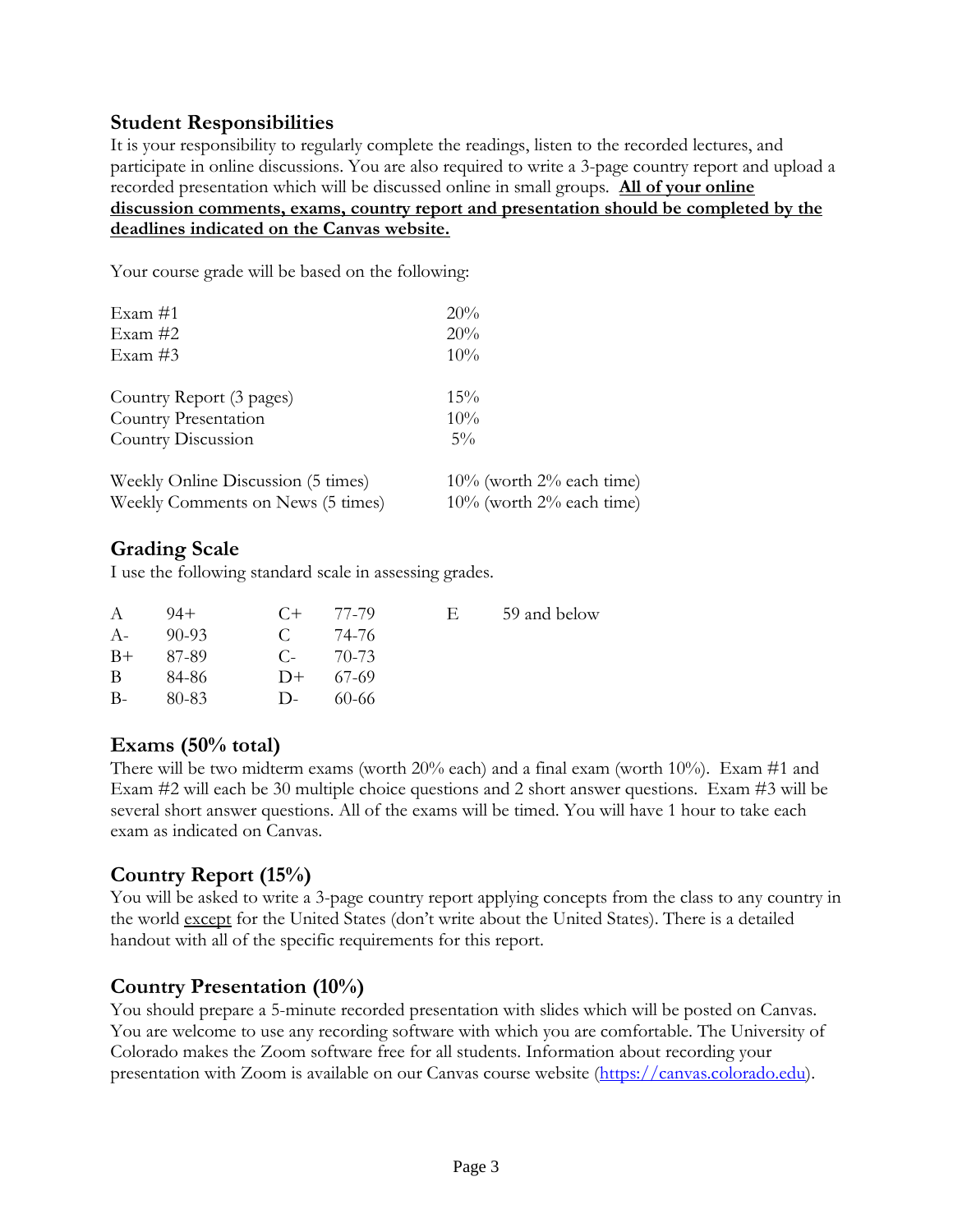# **Country Discussion (5%)**

You will be assigned to a small group of students in the class. You should watch the presentations of your other group members and comment and ask questions about the presentation online. Your comments should, of course, be polite and professional. You are all smart people with interesting things to say and you should approach the discussion of each other's work with this perspective in mind.

# **Weekly Online Discussion (worth 2% of final grade for each of 5 discussions = 10% of final grade)**

By each Friday of the class, you will be asked to make 1 comment and respond to 1 comment by another student. There will be weekly discussion question prompts that you should respond to for this. Your comment and response should both substantively address the topic at hand and should be at least 75 words long (a short paragraph) although you may write more than that. As always, be courteous and professional in your comments just as you would be for an in-person class.

# **Weekly Comments on News (worth 2% of final grade for each of 5 news' comments = 10% of final grade)**

By each Friday of the class, you will be asked to make 1 comment and respond to 1 comment about current events articles that have been posted on our Canvas course website. Your comment and response should both substantively address the topic at hand and should be at least 75 words long (a short paragraph) although you may write more than that. As always, be courteous and professional in your comments just as you would be for an in-person class.

# **Extra Credit Reaction Papers**

There is one opportunity for extra credit in this course. To receive extra credit, you should complete an optional recommended reading and write a two-page reaction paper (double-spaced, 12-point font, Times New Roman, 1'' margins, no big header at the top) which: 1) **briefly summarizes** the content of the reading, and 2) gives **your reaction & thoughts** about the reading. Your response paper should tie into what we are covering in the course. You may complete TWO recommended readings for extra credit. Each extra credit reaction paper you complete is worth 2 points added to your final grade. You may only receive 1 extra credit point if the response paper does not summarize the reading correctly or does not give your reaction to the reading. If you are especially interested in a topic on the syllabus for which there is not a recommended optional reading, please let me know and I may be able to recommend readings for extra credit. The response paper does not have to be turned in on the day for which it is listed. You must turn in your extra credit response papers by the last day of class.

# **Late Policy – Read This! It's Important!**

Because this is an online summer course which takes place over only 5 weeks, it is very important to submit your work on time in keeping with all of the deadlines indicated on our Canvas course website. **Late work will only be accepted for 24 hours after the deadline indicated on our Canvas course website. After 24 hours past the deadline, work will no longer be accepted. There is a 15-point penalty for any late work submitted after the time due as indicated on our Canvas course website. To be fair to all students, the same late penalty will apply regardless of when you submit it after the time due and before the 24 hours is up.**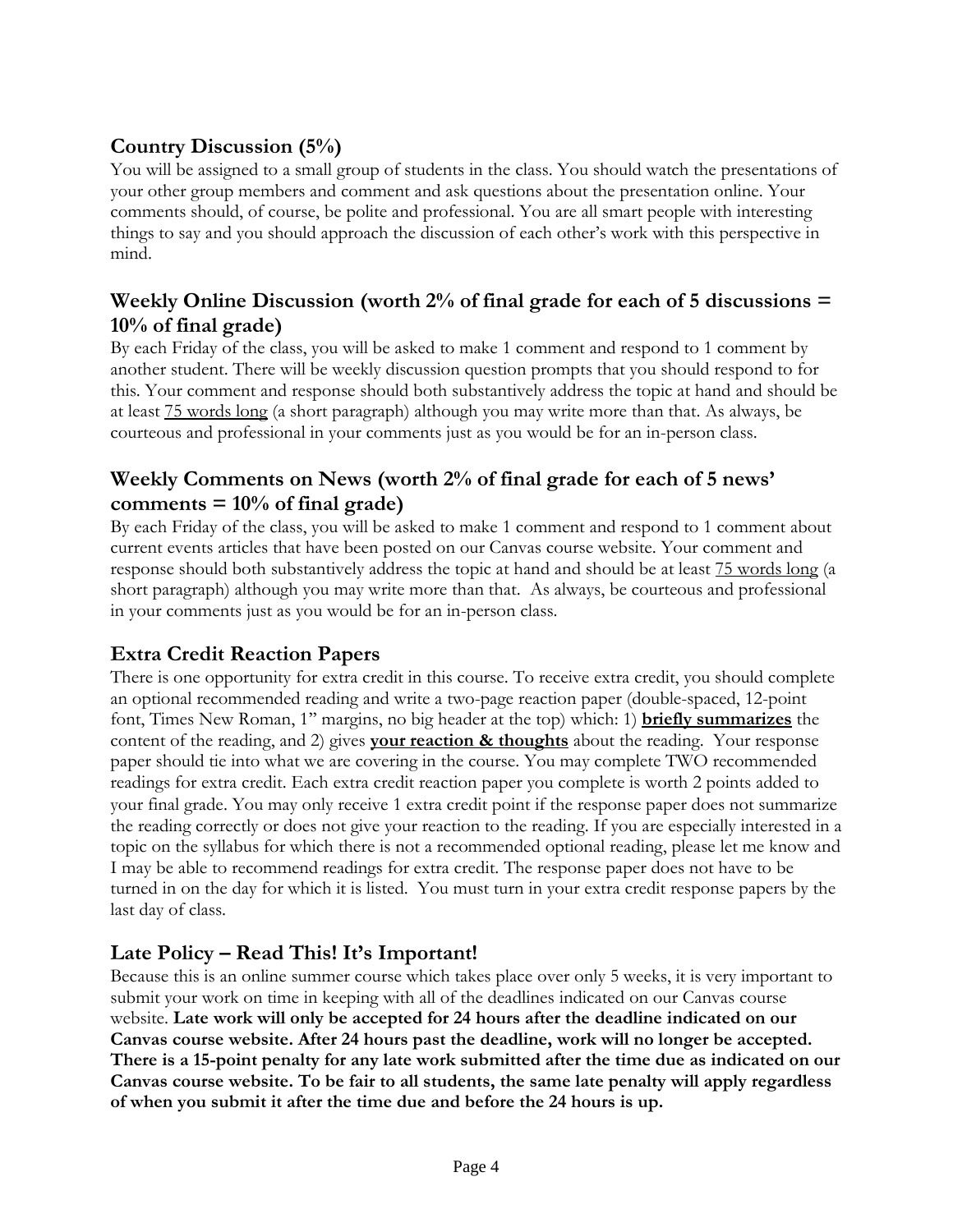# **Required Books**

*Foundations of Comparative Politics*, William Roberts Clark, Matt Golder, & Sona Nadenichek Golder, ISBN: 978-1-5063-6073-7.

*Elections in Hard Times: Building Stronger Democracies in the 21st Century*, Thomas Flores and Irfan Nooruddin, Cambridge University Press, 2016.

# **Classroom Behavior**

Students and faculty each have responsibility for maintaining an appropriate learning environment. Those who fail to adhere to such behavioral standards may be subject to discipline. Professional courtesy and sensitivity are especially important with respect to individuals and topics dealing with race, color, national origin, sex, pregnancy, age, disability, creed, religion, sexual orientation, gender identity, gender expression, veteran status, political affiliation or political philosophy.

## **Classroom Behavior Online (Netiquette)**

All students should be aware that their behavior impacts other people, even online. We should strive to develop a positive and supportive environment and to be courteous to each other. Due to the nature of the online environment, these are some things to remember:

- 1. Always think before you write. In other words, without the use of non-verbal cues, your message can be misinterpreted. Please think twice before you hit submit.
- 2. Keep it relevant. Please do not stray from the discussion in the assigned questions.
- 3. Never use all caps. This is the equivalent of yelling in the online world. It is not fun to read. Only use capital letters when appropriate.
- 4. Make sure that you are using appropriate grammar and structure. In other words, you should not write "R U" instead of "are you". There are people in the class that may not understand this type of abbreviation, not to mention it does nothing to help expand your writing and vocabulary skills. Emoticons are fine as long as they are appropriate. A smile  $\odot$  is welcome, anything offensive is not.
- 5. Treat people the same as you would face-to-face. In other words, it is easy to hide behind the computer. In some cases, it empowers people to treat others in ways they would not in person. Remember there is a person behind the name on your screen. Treat all with dignity and respect and you can expect that in return.
- 6. Respect the time of others. This class is going to require you to work in groups. Learn to respect the time of others in your group and your experience will be much better. Do your best to post your discussion comments in a timely manner. Post your country presentation in a timely manner, and respond as soon as you are able.

See also:<http://www.albion.com/netiquette/corerules.html>

### **Accommodations for Disabilities**

If you qualify for accommodations because of a disability, please submit your accommodation letter from Disability Services to me in a timely manner so that your needs can be addressed. Disability Services determines accommodations based on documented disabilities in the academic environment. Information on requesting accommodations is located on the [Disability Services](http://www.colorado.edu/disabilityservices/students)  [website.](http://www.colorado.edu/disabilityservices/students) Contact Disability Services at 303-492-8671 or  $\frac{d \sin 160 \cdot \text{al}}{d \cosh 20 \cdot \text{al}}$  for further assistance.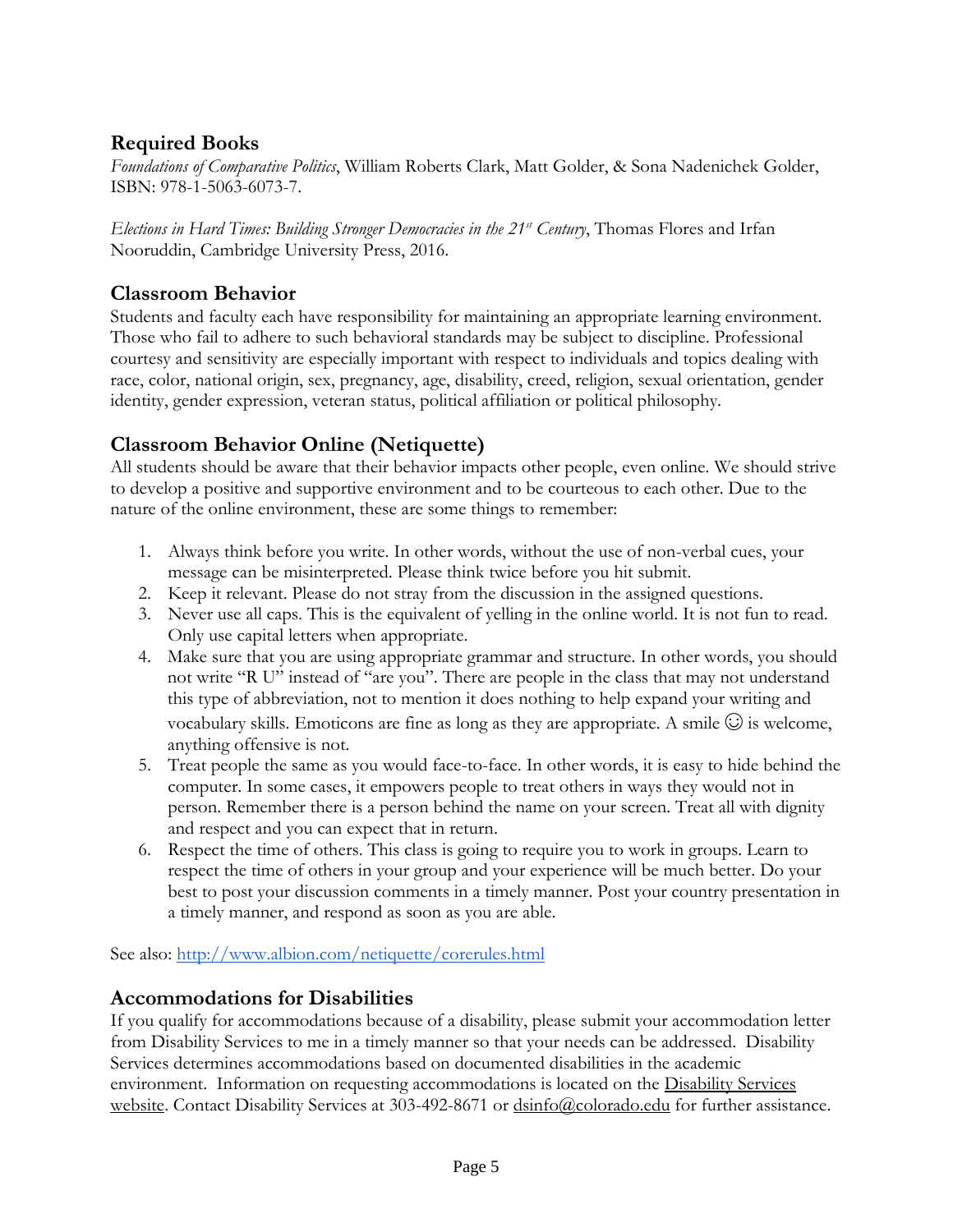If you have a temporary medical condition or injury, see [Temporary Medical Conditions](http://www.colorado.edu/disabilityservices/students/temporary-medical-conditions) under the Students tab on the Disability Services website.

# **Honor Code**

All students enrolled in a University of Colorado Boulder course are responsible for knowing and adhering to the Honor Code. Violations of the policy may include: plagiarism, cheating, fabrication, lying, bribery, threat, unauthorized access to academic materials, clicker fraud, submitting the same or similar work in more than one course without permission from all course instructors involved, and aiding academic dishonesty. All incidents of academic misconduct will be reported to the Honor Code [\(honor@colorado.edu\)](mailto:honor@colorado.edu); 303-492-5550). Students who are found responsible for violating the academic integrity policy will be subject to nonacademic sanctions from the Honor Code as well as academic sanctions from the faculty member. Additional information regarding the Honor Code academic integrity policy can be found at the [Honor Code Office website.](https://www.colorado.edu/osccr/honor-code)

## **Plagiarism & Cheating**

**In this course, the academic penalty for any instance of plagiarism or cheating—no matter how small—is FAILING THE COURSE.** I will also report any plagiarism or cheating to the Honor Council at the University of Colorado. Please do not risk failing the course by plagiarizing. If you are having trouble with the course assignments, please contact me. The penalty for plagiarism is not worth it.

## **Sexual Misconduct, Discrimination, Harassment and/or Related Retaliation**

The University of Colorado Boulder (CU Boulder) is committed to fostering a positive and welcoming learning, working, and living environment. CU Boulder will not tolerate acts of sexual misconduct (including sexual assault, exploitation, harassment, dating or domestic violence, and stalking), discrimination, and harassment by members of our community. Individuals who believe they have been subject to misconduct or retaliatory actions for reporting a concern should contact the Office of Institutional Equity and Compliance (OIEC) at 303-492-2127 or cureport@colorado.edu. Information about the OIEC, university policies, [anonymous reporting,](https://cuboulder.qualtrics.com/jfe/form/SV_0PnqVK4kkIJIZnf) and the campus resources can be found on the [OIEC website.](http://www.colorado.edu/institutionalequity/)

Please know that faculty and instructors have a responsibility to inform OIEC when made aware of incidents of sexual misconduct, discrimination, harassment and/or related retaliation, to ensure that individuals impacted receive information about options for reporting and support resources.

# **Religious Holidays**

Campus policy regarding religious observances requires that faculty make every effort to deal reasonably and fairly with all students who, because of religious obligations, have conflicts with scheduled exams, assignments or required attendance.

Because this is a condensed 5-week summer class, if possible I would like to be notified at the beginning of the course if there are any requests for accommodations for religious observances. Nonetheless, I will do my best to honor your request whenever you make it. See the [campus policy](http://www.colorado.edu/policies/observance-religious-holidays-and-absences-classes-andor-exams)  [regarding religious observances](http://www.colorado.edu/policies/observance-religious-holidays-and-absences-classes-andor-exams) for full details.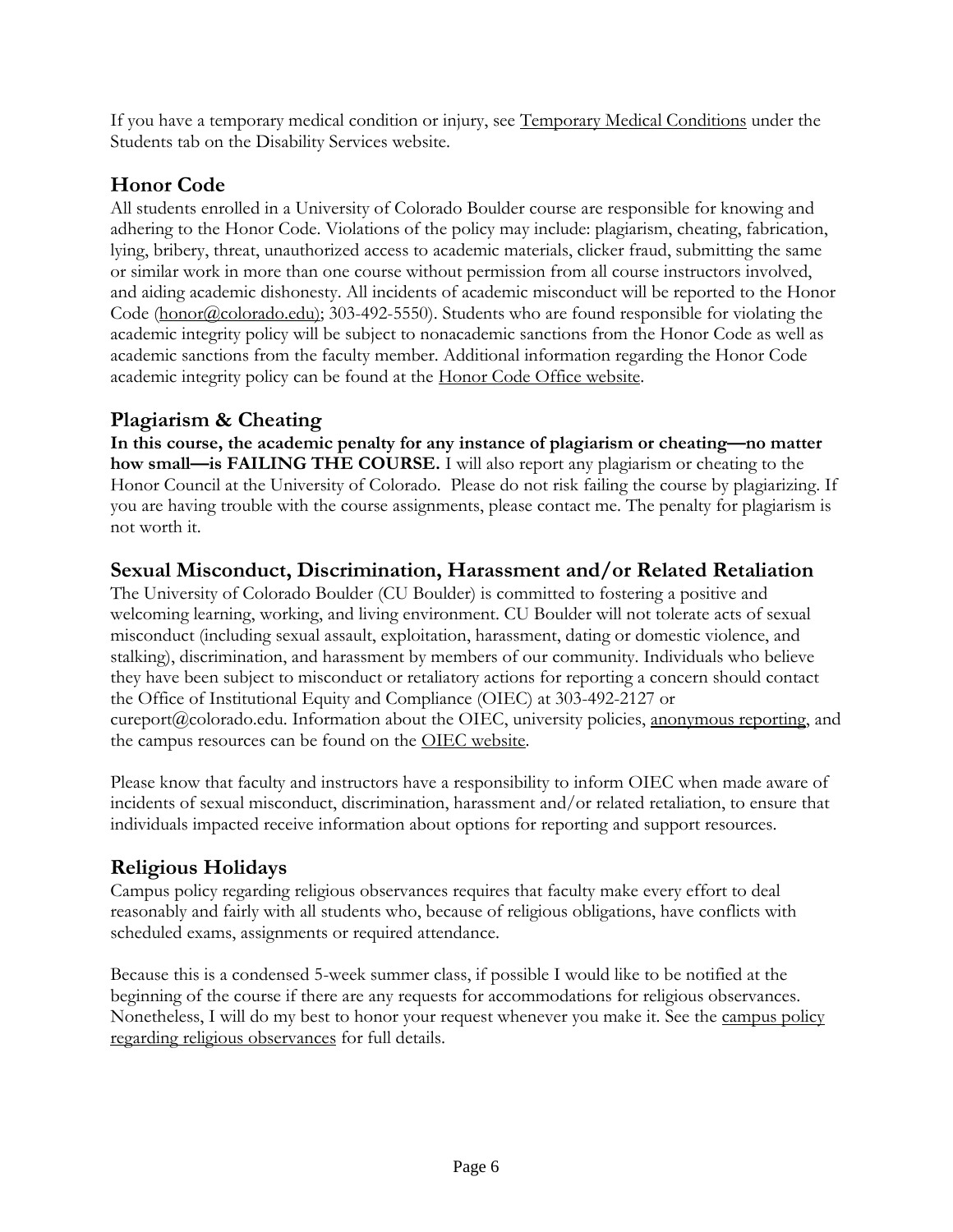### **Names & Pronouns**

Professional courtesy and sensitivity are especially important with respect to individuals and topics dealing with differences of race, culture, religion, politics, sexual orientation, gender, gender variance, and nationalities. Class rosters are provided to the instructor with the student's legal name. I will gladly honor your request to address you by an alternate name or gender pronoun. Please advise me of this preference early in the semester so that I may make appropriate changes to my records. See polices at [colorado.edu/policies/classbehavior.html](http://www.colorado.edu/policies/classbehavior.html) and at

[colorado.edu/studentaffairs/judicialaffairs/code.html#student\\_code.](http://www.colorado.edu/studentaffairs/judicialaffairs/code.html)

### **Extensions & Make-ups**

I understand that unexpected things happen during a course. In case of emergencies, extensions and make-ups should be discussed with me individually and will be arranged on a case-by-case basis contingent on proper documentation of any incident preventing you from meeting the deadline. Please talk to me as soon as possible in the event that you need to make alternate arrangements. I will make every effort to make accommodations in the event of unavoidable emergencies. **Please note that emergencies do not include having too much work in other classes, or trips or vacations. This is an online, intensive summer course and it is very important to keep up with the required deadlines.**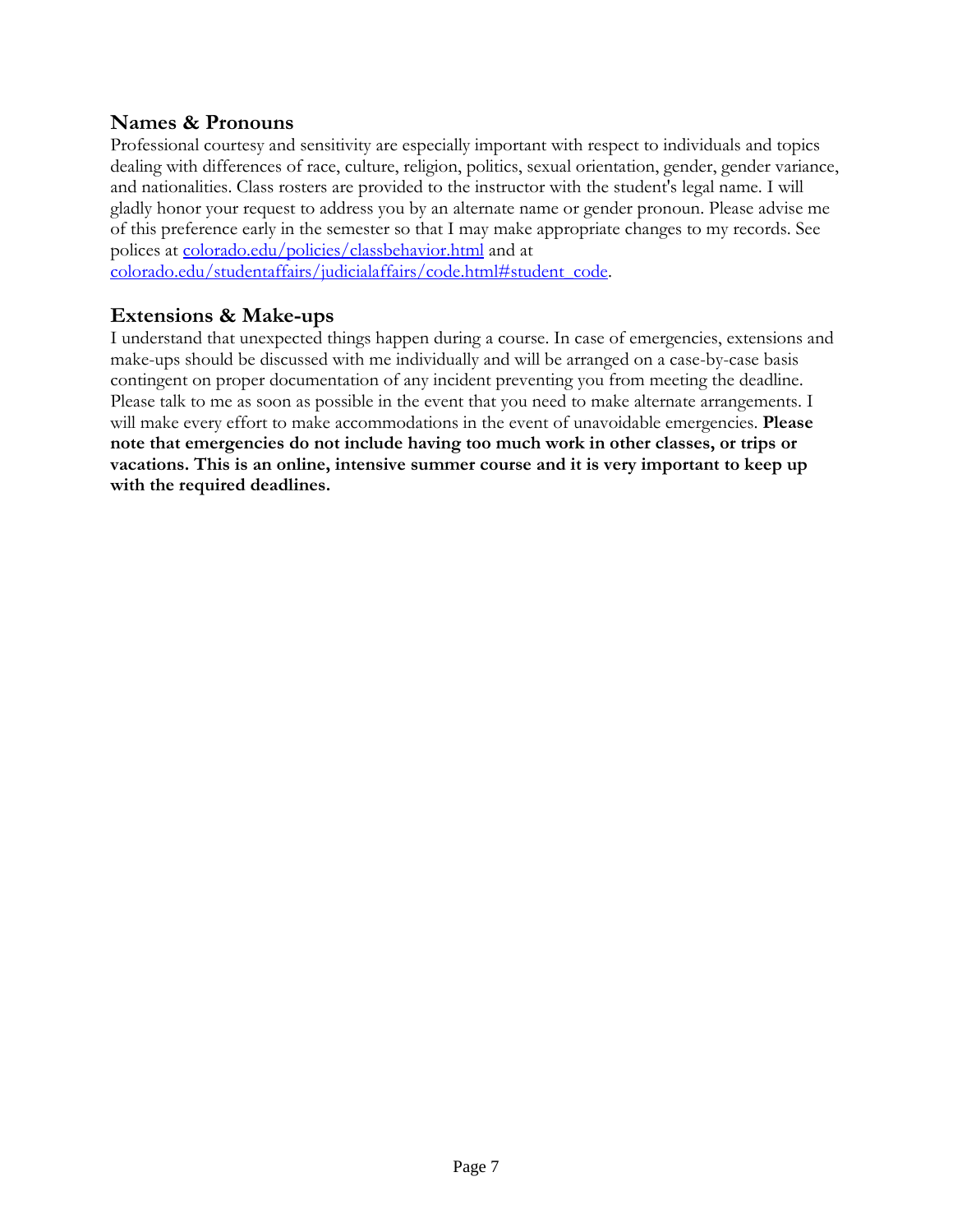## **Course Outline**

I recommend doing the required reading before watching the online lectures. Exam questions will be taken from both the reading and the online lectures. This online course is organized around 5 modules (which correspond to the 5 weeks of this online course):

- Module 1: Introducing Comparative Politics
- Module 2: Where Democracy Comes From
- Module 3: Democratic Transitions
- Module 4: Different Kinds of Democracies
- Module 5: Promoting Democracy Around the World

### **Module 1: Introducing Comparative Politics**

#### **Lecture 1: What is Comparative Politics? Why Should You Study It?**

#### Required reading

*Foundations of Comparative Politics,* Chapter 1: Introduction, pp. 1-12

Extra credit reading: Adam Przeworski. 2016. "Democracy: A Never-Ending Quest," *Annual Review of Political Science*, 19:1-12

#### **Lecture 2: How Do We Study Comparative Politics Scientifically?**

Required reading *Foundations of Comparative Politics,* Chapter 2 (What is Science?), pp. 13-31

### **Lecture 3: Democracy May Be Good, But It's In Decline**

#### Required Reading

- *Foundations of Comparative Politics*, Defining Democracy, Chapter 5, pp.71-74
- *Foundations of Comparative Politics*, read Box 8.2, "The Tale of Two Leopolds," pages 191-192
- *Elections in Hard Times* (Flores and Nooruddin 2016), Preface, pages xv-xvii, and Chapter 1 (Introduction), pp.1-23

Extra credit reading: Samuel Huntington. 1991. *The Third Wave of Democratization*: *Democratization in the Late Twentieth Century*, Harvard University Press; Francis Fukuyama.1989. "The End of History?" *The National Interest* (Summer): 3-18.

#### **Lecture 4: Elections in Hard Times**

#### Required Reading

*Elections in Hard Times*, Chapter 3 (The Third Wave(s) and the Electoral Boom), pages 57-65, and pages 75-77 (the chapter's concluding discussion)

#### **Assignments for Module 1:**

- 1. Online discussion about topics Post 1 comment and 1 response
- 2. Online comments for current affairs Post 1 comment and 1 response.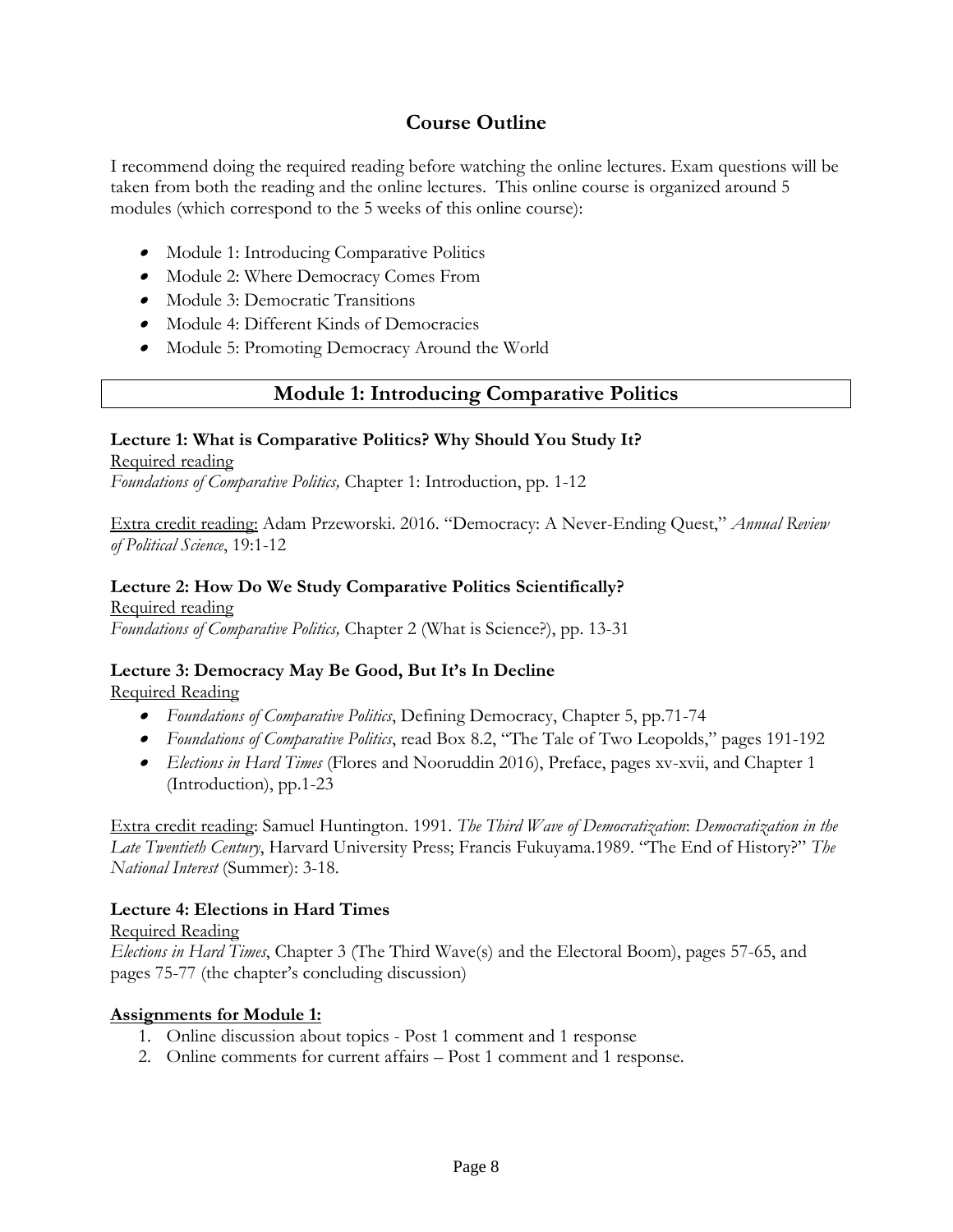# **Module 2: Where Democracy Comes From**

#### **Lecture 5: Economic Origins of Democracy**

Required reading *Foundations of Comparative Politics*, Chapter 5, pp. 75-95

#### **Lecture 6: Cultural Origins of Democracy**

Required reading *Foundations of Comparative Politics*, Chapter 6, pp. 97-122

Extra credit reading: Ronald Ingelhart and Pippa Norris, "The True Clash of Civilizations," *Foreign Policy*, No. 135 (Mar.-Apr., 2003), pp. 62-70

#### **Lecture 7: Electoral Origins of Democracy**

Required reading *Elections in Hard Times* (Flores & Nooruddin 2016), Chapter 2 (Why Have Elections Failed to Deliver?), pages 26-39

#### Required reading

*Elections in Hard Times* (Flores & Nooruddin 2016), Chapter 2 (Why Have Elections Failed to Deliver?), pages 39-56 (Start with the section, "A Theoretical Synthesis")

Read & comment on current affairs article(s) posted on the course website on Canvas

#### **Assignments for Module 2:**

- 1. Online discussion about topics Post 1 comment and 1 response
- 2. Online comments for current affairs Post 1 comment and 1 response

### **Exam #1 – Due at the End of Module 2**

### **Module 3: Democratic Transitions**

### **Lecture 8: Democratic Transitions**

Required reading

- 1) Bottom-Up Transitions to Democracy: *Foundations of Comparative Politics,* Chapter 7, pp. 123- 143
- 2) Top-Down Transitions to Democracy: *Foundations of Comparative Politics*, Chapter 7, pp. 143- 154

Extra Credit Documentaries: CNN Cold War Documentary, "The Wall Came Down" Episode and "Conclusions" Episode (see the "Extra Credit" Module on our Canvas course website for a link these episodes on YouTube)

#### **Lecture 9: The Third Wave of Democracy**

#### Required reading

*Elections in Hard Times* (Flores & Nooruddin 2016), Chapter 3 (The Third Wave(s) and the Electoral Boom), pages 65-75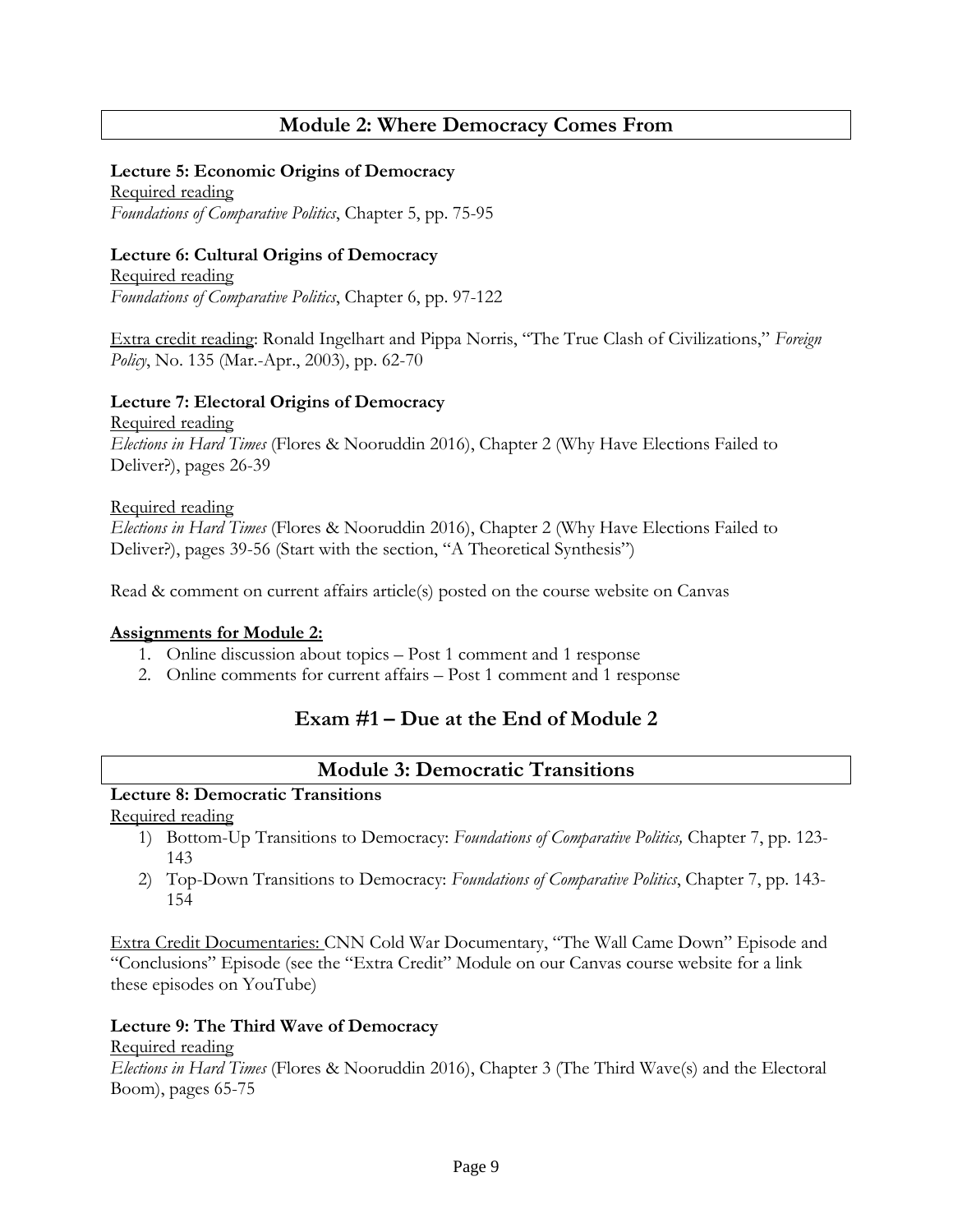#### **Lecture 10: Contingent Legitimacy**

*Elections in Hard Times* (Flores & Nooruddin 2016), Chapter 4 (The Ephemeral Power of Contingent Legitimacy), pages 81-95

#### **Assignments for Module 3:**

- 1. Online discussion about topics Post 1 comment and 1 response
- 2. Online comments for current affairs Post 1 comment and 1 response

# **Module 4: Different Kinds of Democracies**

#### **Lecture 11: Parliamentary Systems**

Required reading

- 1) Classifying Democracies: *Foundations of Comparative Politics,* Chapter 10, pp. 217-220
- 2) Parliamentary Democracies: *Foundations of Comparative Politics,* Chapter 10, pp. 221-240

#### **Lecture 12: Presidential Systems**

Presidential & Semi-Presidential Democracies: *Foundations of Comparative Politics,* Chapter 10, pp.240- 251

Extra Credit Reading: Brazil & Afghanistan News Articles on Choosing Political Institutions (see the "Extra Credit Readings" Module on our Canvas course website)

#### **Lecture 13: Electoral Systems, Part 1 (Overview & Majoritarian Systems)**

Required reading

*Foundations of Comparative Politics*

- "Majoritarian Electoral Systems," pages 261-272 in Chapter 11
- Duverger's Theory, read pages 315-318 ("Summarizing Duverger's Theory) in Chapter 12
- Median Voter Theorem, read page 206 (Box 9.1: "The Median Voter Theorem and Party Competition") in Chapter 9

### **Lecture 14: Electoral Systems, Part 2 (Proportional Representation)**

### Required reading

*Foundations of Comparative Politics*

"Proportional Electoral Systems," pages 272-279 in Chapter 11

#### **Assignments for Module 4:**

- 1. Online discussion about topics Post 1 comment and 1 response
- 2. Online comments for current affairs Post 1 comment and 1 response

# **Exam #2 – Due at the End of Module 4**